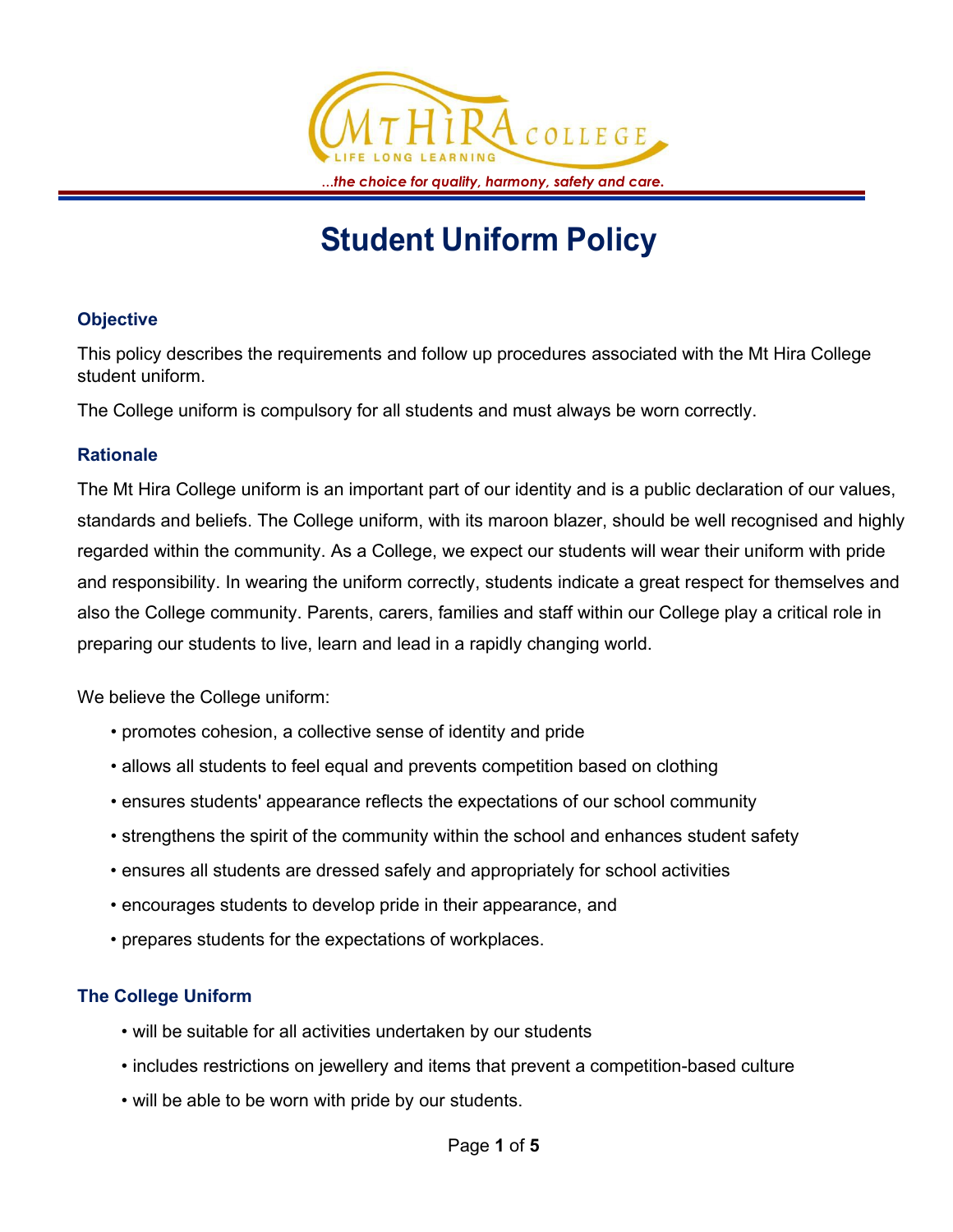#### **Uniform Supply and Purchase**

There are two (2) easy options for purchasing College uniforms:

- 1. Go online and purchase by visiting the webpage <https://z4uniforms.com.au/mt-hira/>
- 2. Visit our onsite College Uniform Shop:

**Onsite Uniform Shop Location:** Access to the Uniform Shop is through the **Middle School pedestrian gate** only. Once you walk through the gate, walk to the left and you will see the Uniform Shop entry just on the outside of the Library (behind the Vice Principal's Office).

**Onsite Uniform Shop Opening Hours: Every Friday, 11:00 am – 4:30 pm** (closed during Friday Prayers: 1:00 pm – 2:00 pm)

#### **Sun Smart Policy and the College Uniform**

The College takes great care to ensure our students are protected against foreseeable harm from the sun and variations to the weather. This includes taking proper steps to reduce the known health risks associated with occupational exposure to solar UVR for students who participate in activities outdoors. For all major outdoor College activities such as Athletics Carnivals and at all College camps, the College makes SPF 50+ broad spectrum sunscreen available to our students. Students are also encouraged to purchase and apply their own sunscreen. **The appropriate broad brimmed navy hat is compulsory for all Junior School students whilst outside during Terms 1 and 4**. In addition, sunscreen is always available at the First Aid Office.

#### **General Appearance – Middle and Senior School Students**

- Students are expected to wear clothing that is clean, tidy and well maintained.
- Shoes should be clean and polished. All students are required to wear black leather school shoes with the Middle/Senior School uniform, without exception.
- Uniform items should be worn as designed and intended.
- Singlets and undergarments worn under the College shirt or PE Uniform must be plain white with no patterns/designs showing through. These items should not be visible above the collar.
- A watch or culturally/spiritually appropriate accessory can be worn. All jewellery outside the scope of what has been outlined is not to be worn with the Middle/Senior School uniform.
- Students are not permitted to wear visible make-up.
- Female Students are permitted to wear two piercings in each ear. Earrings are to be small studs or sleepers. No other facial piercings are permitted. Male students are not permitted to wear piercings in their ears.
- Wrist bands, bracelets and rings on fingers are not acceptable.
- Coloured nail polish and nail extensions are not permitted.
- Middle/Senior School students are expected to be clean shaven.

#### Page **2** of **5**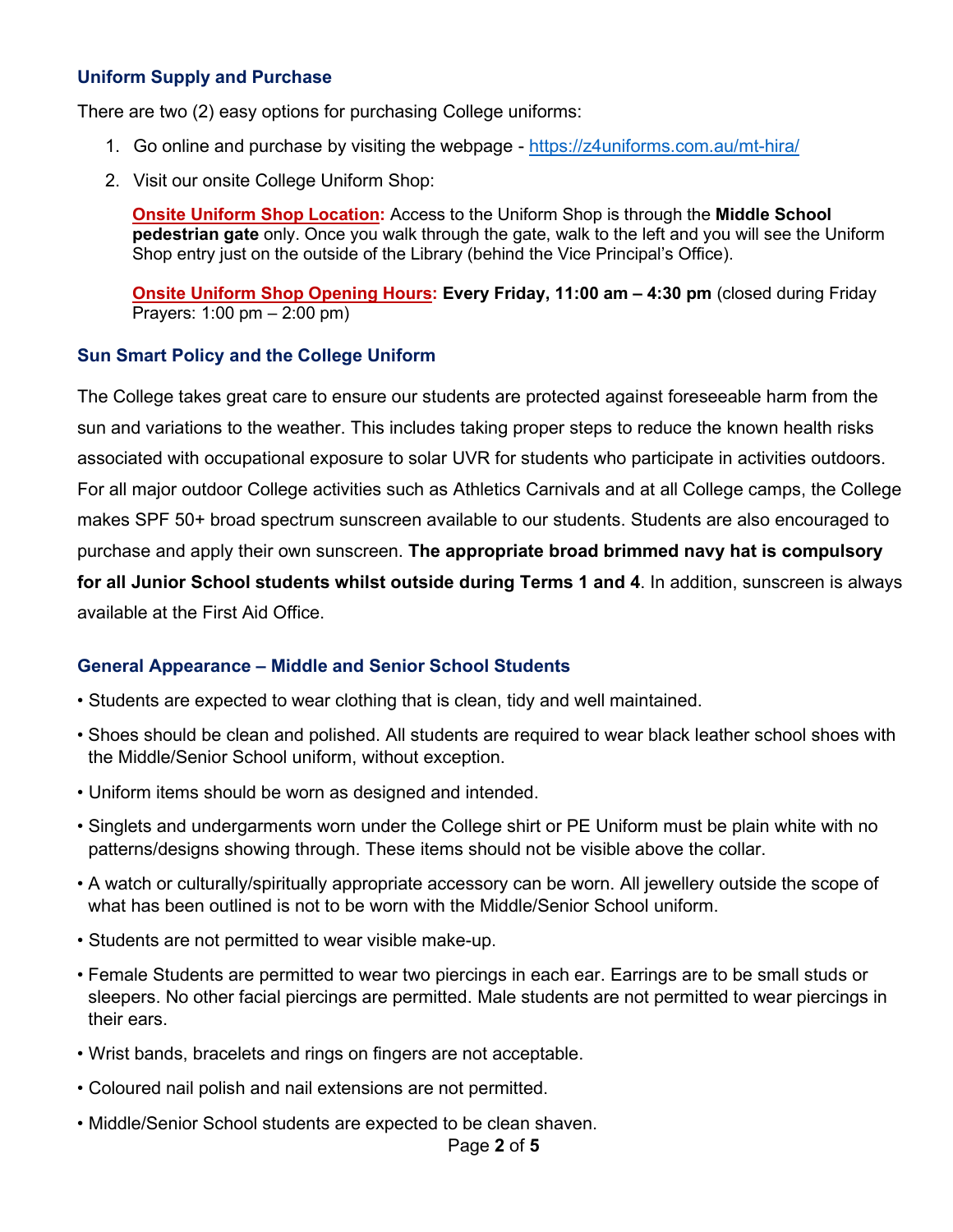- Hair, in general terms, must be clean, neatly styled, tidy and natural in colour.
- Hair must be tied back when required for safety or hygiene purposes (e.g. relevant science experiments, food preparation, etc.).
- Hair should be of an even length and extreme hairstyles are not permitted.
- Hair accessories must be discreet (functional not ornamental), small and in plain College colours (navy, maroon, yellow or white) or in the colour of the student's hair.
- Hair should be of an even length and extreme hairstyles are not permitted.

#### **General Appearance – Junior School Students**

- Students are expected to wear clothing that is clean, tidy and well maintained.
- Shoes should be clean. All students are required to wear plain black or white shoes/runners with the Junior School uniform, without exception.
- Singlets and undergarments worn under the College shirt or PE Uniform must be plain white with no patterns/designs showing through. These items should not be visible above the collar.
- A watch or culturally/spiritually appropriate accessory can be worn.
- Students are not permitted to wear visible make-up.
- Female Students are permitted to wear two piercings in each ear. Earrings are to be small studs or sleepers. No other facial piercings are permitted. Male students are not permitted to wear piercings in their ears.
- Wrist bands, bracelets and rings on fingers are not acceptable.
- Coloured nail polish and nail extensions are not permitted.
- Junior school students from years F-5 are required to have their hair neatly tied back if it falls below their shoulders.
- Hair accessories must be discreet (functional not ornamental), small and in plain College colours (navy, maroon, yellow or white) or in the colour of the student's hair.
- Hair should be of an even length and extreme hairstyles are not permitted.

### **Physical Education (Sports) uniform expectations**

Students are permitted to wear their College Physical Education uniform for the duration of the day when they have a scheduled Physical Education class. This arrangement is only applicable if the student is wearing all of the necessary PE uniform items. Students will need to change back into the College uniform if they have required items missing. Students also need to ensure they have appropriate clothing for prayer.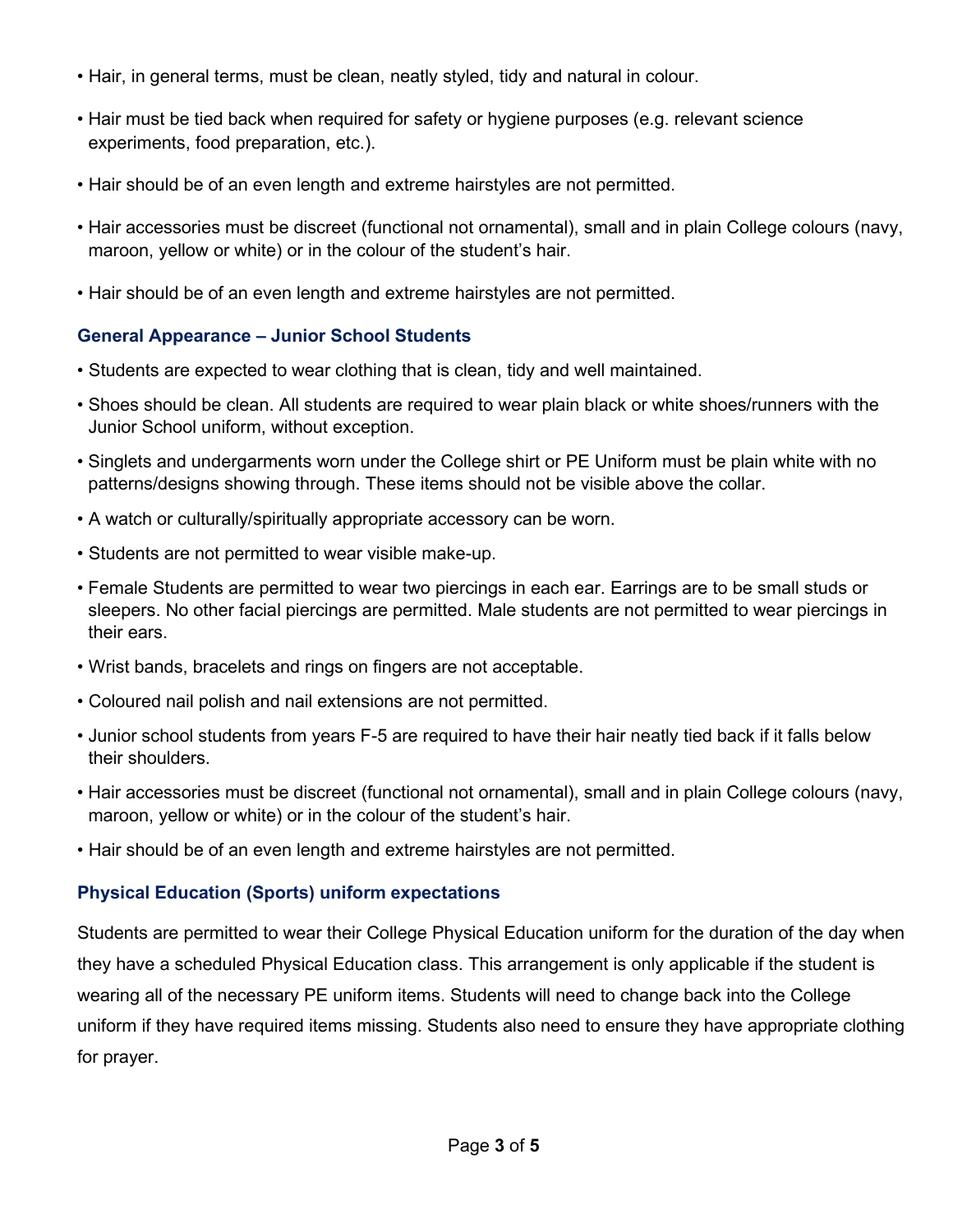#### **Out of uniform follow-up, procedures and consequences**

If a student is **legitimately** unable to wear the correct College uniform to school, it is the responsibility of parents/carers to provide a signed note or to communicate directly with the relevant **Head of Sub-School**, stating the full details for why the student is unable to wear their correct uniform and for how long. Once this communication has been **received and approved**, then the Head of Sub-School will provide a **uniform pass** to the student that sets a clear end date for when the student should be wearing their full College uniform. **The student should carry this pass with them at all times for the relevant time period**.

**If a student attends school without the correct uniform and does not have a valid reason for this, parents/carers will be contacted to bring the correct uniform item(s) to school or to collect their child to return home and change.**

| <b>BOYS' UNIFORM</b>                                              | <b>GIRLS' UNIFORM</b>                      |  |
|-------------------------------------------------------------------|--------------------------------------------|--|
| Boys' navy & striped shorts or school track pants                 | Girls' navy culottes or school track pants |  |
| Maroon polo shirt with school logo                                | Maroon polo shirt with school logo         |  |
| Navy, white or black socks                                        | Navy, white or black socks                 |  |
| Navy legionnaire hat                                              | Navy legionnaire hat                       |  |
| Plain black or white runners                                      | Plain black or white runners               |  |
| Navy Jacket with College logo                                     | Navy Jacket with College logo              |  |
| Mt Hira College School Bag – Compulsory from January 2023 onwards |                                            |  |

## **JUNIOR SCHOOL**

## **MIDDLE and SENIOR SCHOOL**

| <b>BOYS' UNIFORM</b>                                              | <b>GIRLS' UNIFORM</b>                        |  |
|-------------------------------------------------------------------|----------------------------------------------|--|
| College blazer                                                    | College blazer                               |  |
| Navy blue trousers                                                | Maroon lined skirt                           |  |
| Light blue shirt with school logo                                 | Light blue shirt with school logo            |  |
| Navy jumper with school logo                                      | Navy jumper with school logo                 |  |
| Navy Hat (Optional)                                               | Navy Hat (Optional)                          |  |
| Navy College Tie $-$ with maroon/gold stripes                     | Navy blue hijab (only compulsory for prayer) |  |
|                                                                   | *sold at front office                        |  |
| Black or navy school socks                                        | Black or navy school socks                   |  |
| <b>Black formal shoes</b>                                         | <b>Black formal shoes</b>                    |  |
| Mt Hira College School Bag – Compulsory from January 2023 onwards |                                              |  |